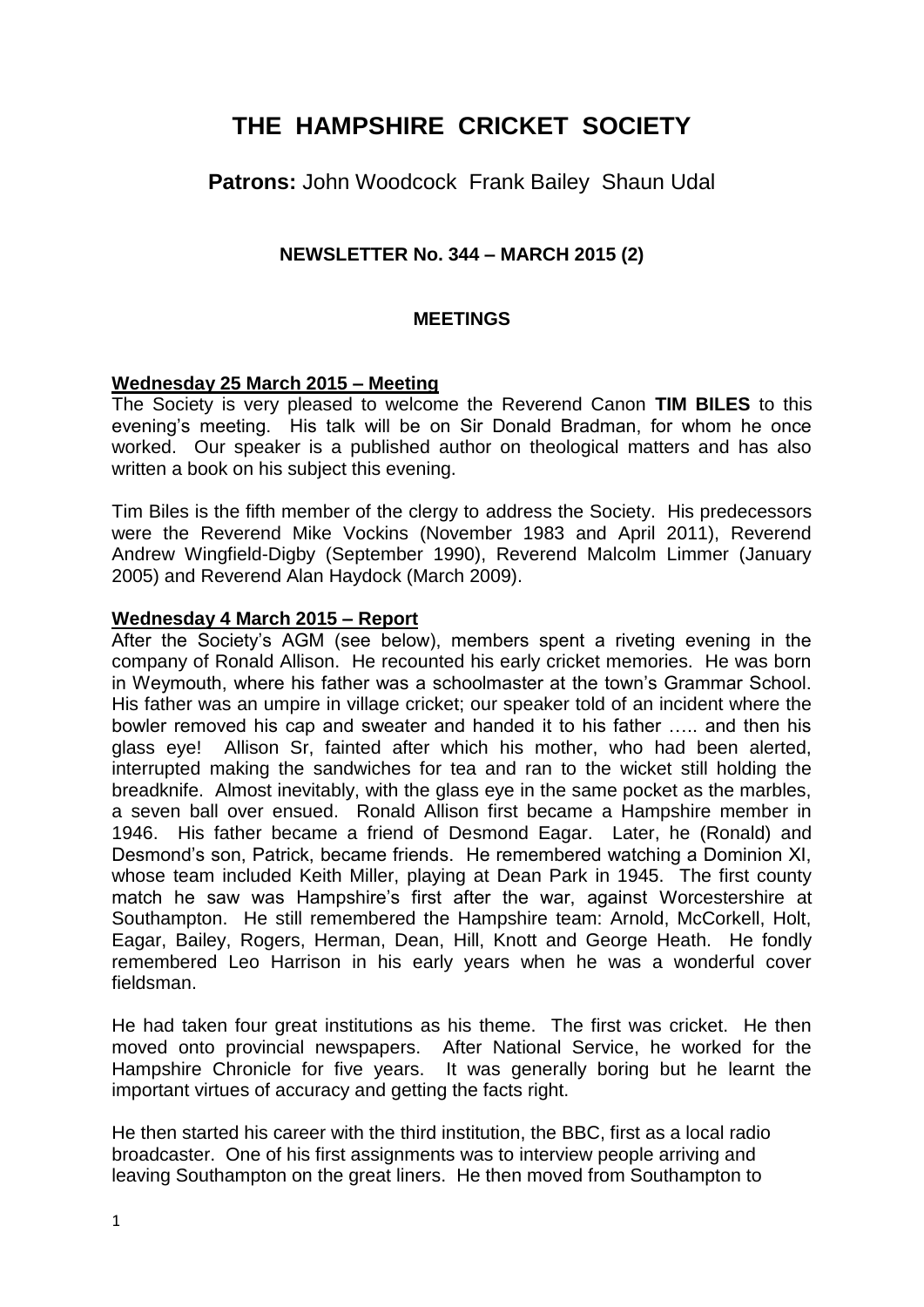London as a news broadcaster; his colleagues were Robert Dougall, Kenneth Baker, Kenneth Kendall and Michael Aspel. He was proud to have twice presented Grandstand whilst David Coleman was on holiday.

He finished with the monarchy. He became the BBC's Court Correspondent, succeeding Godfrey Winn. He was wary about taking up the offer but required little persuasion once he knew that he would be covering the Queen's visits to the Far East, Europe, Australia, New Zealand, Oceania and the West Indies. He was in the role for five years before becoming the Queen's Press Secretary. The highlight was the 1977 Jubilee Year, when he spent 191 nights away from home. He confirmed that Her Majesty possessed an unparalleled knowledge of horseracing.

He later mentioned that because it was so off the cuff he was particularly proud of his coverage of the massacre of the Israeli athletes at the Munich Olympics in 1972.

## **AGM MATTERS**

The main issues arising from the AGM were:-

- Subscriptions to remain unchanged
- The Officers and Committee were returned unopposed. It was agreed that, Ian Henderson, after being proposed and seconded, would fill a longstanding vacancy on the committee
- That another afternoon meeting would be held at Test Valley Golf Club next winter
- That from next winter, the Society would revert to four meetings at Test Valley Golf Club and four at the Ageas Bowl

## **NEW PLAYERS FOR 2015**

At the time of writing (16 March), Hampshire have signed five new players for the coming season:-

#### **JACKSON MUNRO BIRD**

Jackson Bird is the county's new overseas registration. His career has been a most interesting roller coaster. A tall (6 feet 4 inches) right-arm fast-medium bowler, he was born in Sydney on 11 December 1986. He was unable to break into the New South Wales side and, therefore, made his way to Tasmania, for whom he made his first-class debut, at the age of almost 25, in November 2011. He made a dramatic impact in his first season, capturing 53 wickets (avge 16.00), as his side reached the Sheffield Shield Final. His tally was the highest by any bowler and he was named Sheffield Shield Player of the Year. He was duly selected for an Australian A tour of England in the forthcoming months, though his performances were low key.

Returning to Australia for their 2012/13 season, he again prospered with 38 wickets (avge 19.28) and played in two tests against Sri Lanka. In the second of those appearances in his native Sydney he was nominated man of the match when he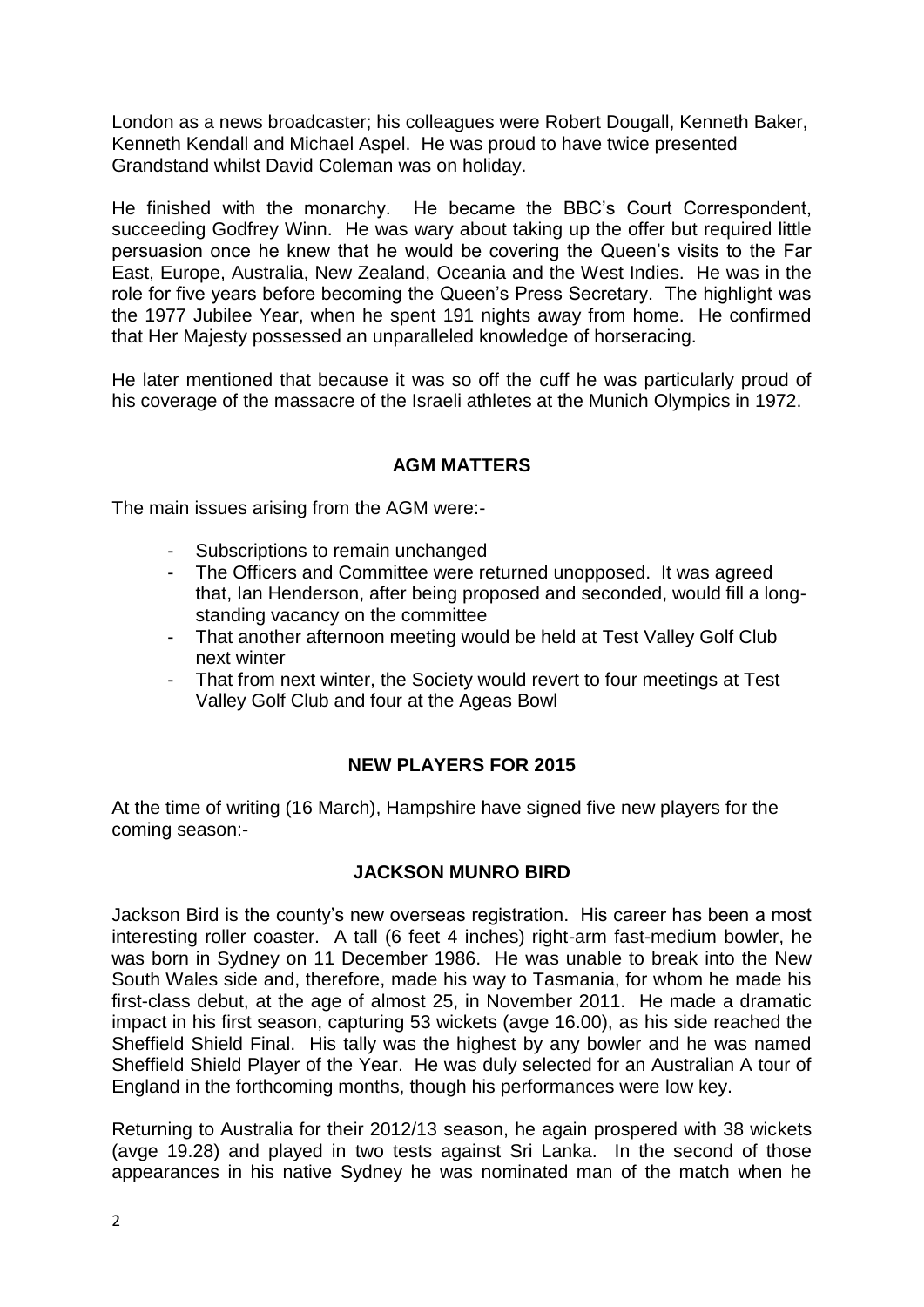claimed four for 41 and three for 76. He then toured England again with both Australia A and the full test side in 2013. He performed well away from tests and played in Australia's defeat at Chester-le-Street (two for 58 and nought for 67).

He was injured for much of 2013/14. He has, however, again been productive in recent matches in the current Australian season.

In terms of experience, he is lightly raced having played in only 29 first-class and seven List A matches to date. An Australian friend has informed the Editor that whilst he is not express, he generates both swing and bounce. Due to his injuries, he has slipped down the Australian pace bowling pecking order. He has joined Hampshire for the first part of the season to play in all forms of cricket. What happens if he is omitted from the touring party is unclear. In t20 cricket he has played for the Melbourne Stars with Luke Wright and Kevin Pietersen.

In first-class cricket, he has taken 130 wickets at the most impressive average of 21.36, with best figures of six for 25 against Western Australia at Hobart in November 2012. Cricketinfo states that he studied a Bachelor in Business, specialising in marketing. The website adds that his father keeps tabs on his career by watching live streaming of matches from Romania, where he works as a grip in the film industry. A career batting average of 9.66 suggests he is a natural number eleven, thus giving James Tomlinson the opportunity to be promoted! In 2008, he played for Ealing in the Middlesex Premier League.

#### **ANDRE ADAMS**

Another man joining Hampshire for the first half of the season is the New Zealander, ANDRE ADAMS. He will be coming as a Kolpak registration for three months before taking up a coaching role in Auckland, where he was born on 17 July 1975.

He is, of course, an experienced county cricketer. He originally played for Essex from 2004 to 2006, scoring a rapid 124 at Leicester on his debut. This innings remains his highest score in first-class cricket. He joined Nottinghamshire in 2007 and played for them until the end of last season. He was a member of the championship winning side in 2010, and indeed headed the county's bowling charts with 60 wickets. Back injuries in particular have blighted his career, limiting his appearances to a single match against England at Auckland in 2002. He has played in 42 ODI and four t20 matches for his country.

At his best, he is a crowd pleasing explosive cricketer with both bat and ball, with the ability to take wickets in clusters and score runs very quickly.

Right-handed, career aggregates of 44.82 runs (avge 21.44), including three centuries, 683 wickets (avge 23.74) and 111 catches bear testament to his all-round ability.

He underwent knee surgery during the winter but hopes to be fit for the start of the season.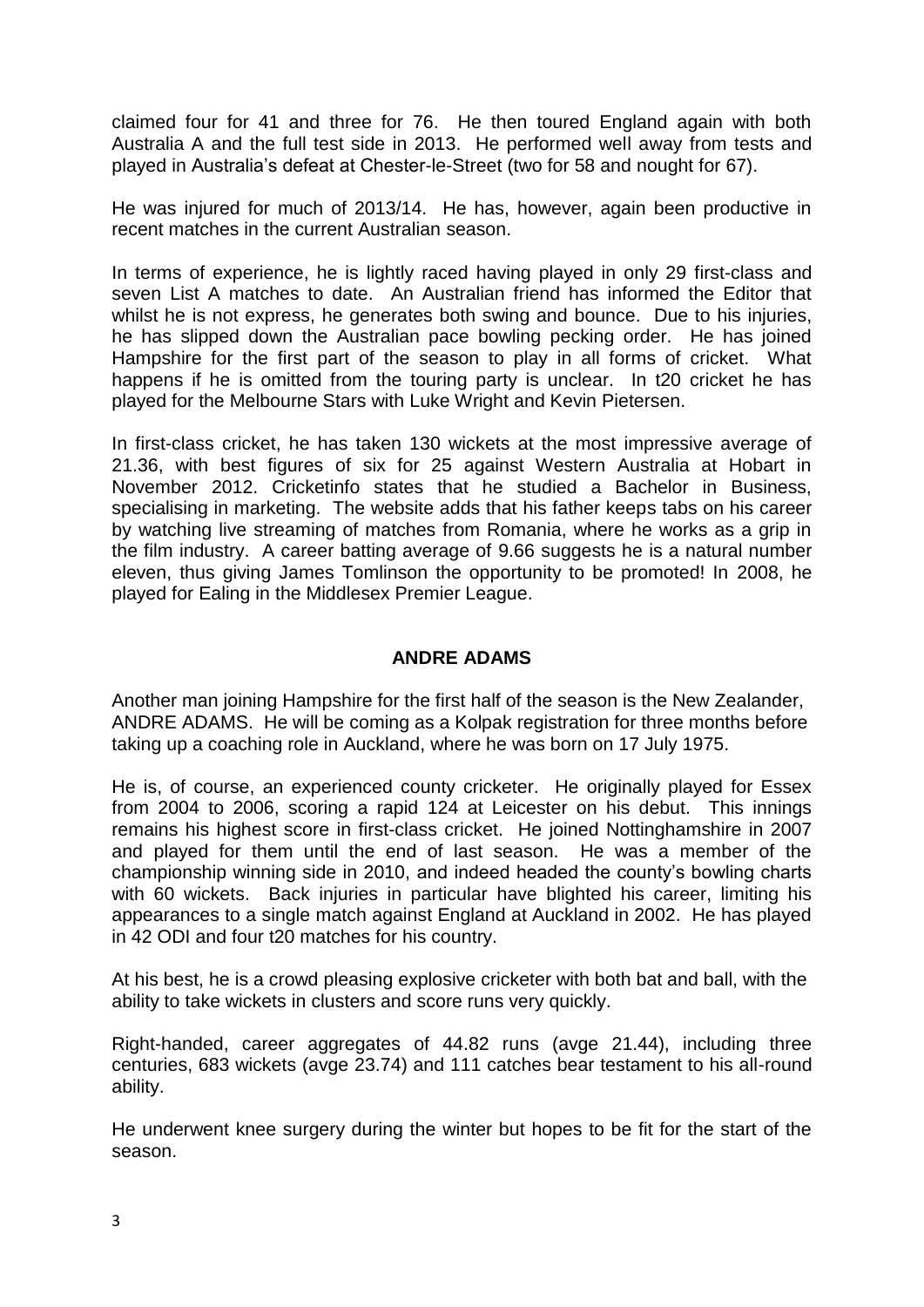## **YASIR ARAFAT**

Hampshire have signed the Pakistan all-rounder Yasir Arafat for their t20 campaign. He is one of the world's most experienced cricketers in that format. In this country, he has played t20 cricket for five Counties: Sussex, Kent, Surrey, Lancashire and Somerset. He was a member of Sussex's t20 winning side in 2009 and in the recent winter was an integral part of Perth Scorchers' success in the Big Bash League in Australia. He was especially effective with the ball in the last few overs when his wide variations of pace both put a break on the scoring rate, and accounted for wickets. With Michael Carberry as his partner, he also hit the winning run off the last ball when Perth Scorchers defeated Sydney Sixers in the BBL final. His experience has taken him to the Champions League, New Zealand and the Bangladesh Premier League. Given his nationality, he is excluded from playing in the Indian Premier League. He has also played for Pakistan in thirteen t20 matches.

YASIR ARAFAT Satti was born in Rawalpindi on 12 March 1982. He made his firstclass debut in Pakistan in 1997/98 and has played in his native country in every season since. He first came to this country to play for Sussex in 2006. They won the county championship in that year, in which he took 41 wickets (avge 24.85), his best tally in an English season. To demonstrate his skill and adaptability with the ball he has taken 50 wickets or more in a Pakistan season on four occasions, including a remarkable tally of 91 in 2001/02. Interestingly, his best bowling figures in first-class matches in this country are six for 86 for Kent against Hampshire at Canterbury in 2008.

He is also a fine strokemaker who has scored centuries in first-class cricket and List A matches. He has played three tests and 11 Limited Overs Internationals for Pakistan. He has also made tours with the test side to India and with Pakistan A to the West Indies and Sri Lanka (twice).

#### **GARETH BERG**

GARETH KYLE BERG joins Hampshire from Middlesex on a one-year contract. In 2014, he missed all but one match of the first-class season when he injured his right arm whilst making a routine dive on the boundary. The injury resulted in surgery on his shoulder. The rehabilitation has been lengthy but he is expected to be fit for the start of the season.

Berg was born in Cape Town on 18 January 1981. He is six feet tall and a righthanded all-rounder, who bats in the middle order and bowls medium-fast. He originally arrived in this country to play club cricket and is now England qualified by residency. He did not make his Middlesex debut until he was 26 years old, though he had previously played for Western Province Academy and West Province B. In all first-class cricket, his figures are 1980 runs (avge 29.80) and 140 wickets (avge 32.17). He has scored two centuries, the highest being 130 not out against Leicestershire in 2011. His best bowling figures of six for 58 against Glamorgan at Cardiff were recorded in the same season. It was a landmark summer for both he and Middlesex. He averaged 41.87 with the bat and 19.96 with the ball as his county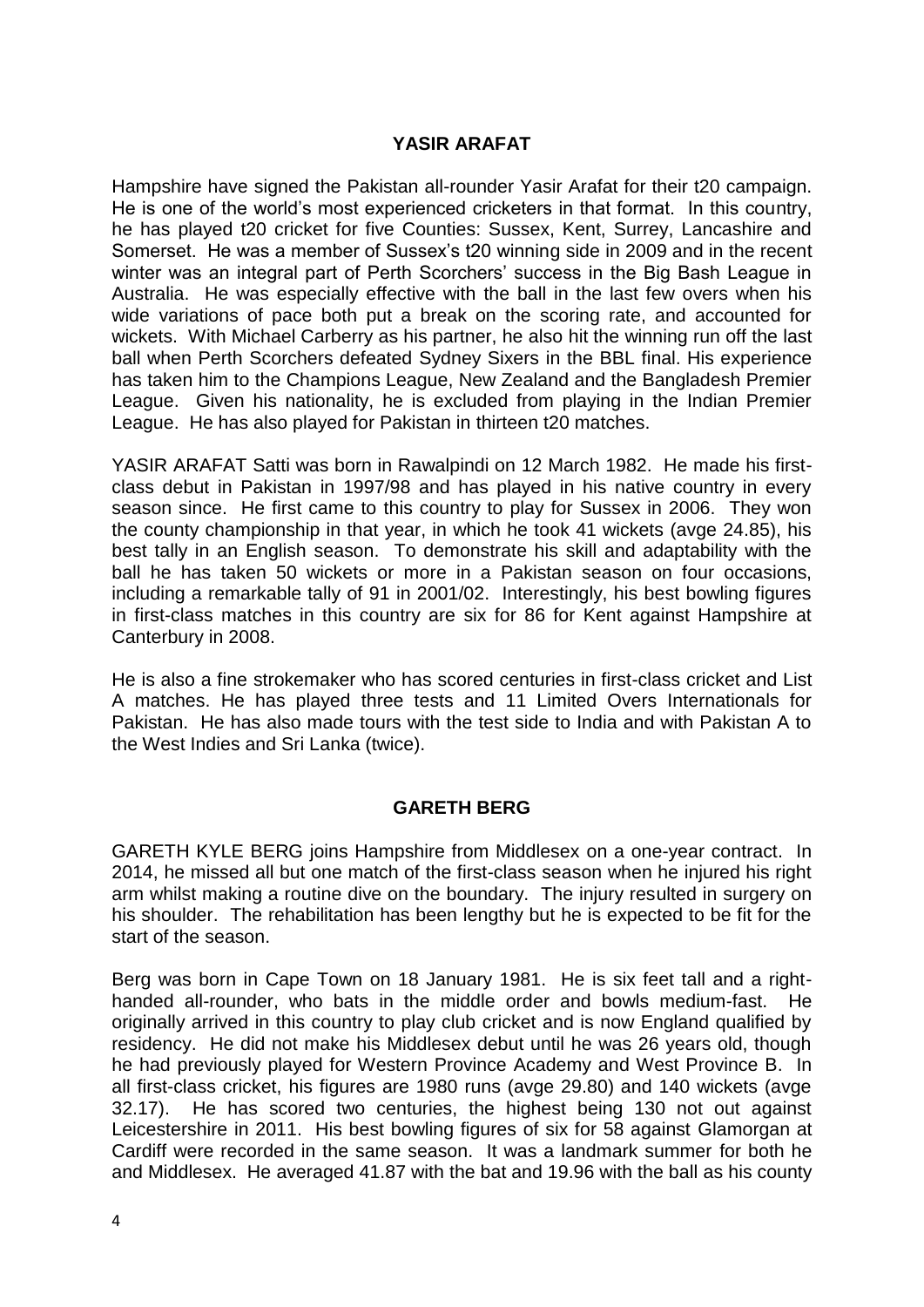were promoted to Division 1 of the championship. His figures indicate he is a very useful performer in limited overs and t20 cricket.

The *Cricket Paper* indicates that he has a tattoo of a Batsman on his left arm. His bat includes a Batman badge. No prizes for guessing his nickname!

A further idiosyncratic feature of his career is that by virtue of holding an Italian passport, he played for Italy in the World t20 qualifiers in both 2012 and 2013.

#### **OWAIS SHAH**

The former Middlesex and Essex batsman, OWAIS SHAH, will again play for Hampshire in t20 cricket this summer. He gave good value in the county's early matches in 2014 before making way for overseas registration, Glen Maxwell. He then reappeared on final days at Edgbaston, having flown in from the West Indies for the occasion. He is a very experienced player in t20 cricket. He has appeared in a total of 213 matches in six counties, viz: the Indian Premier League, New Zealand, Australia, Bangladesh, the West Indies and, of course, England. He has also played in 17 t20 international matches for England.

His last first-class appearance was for Essex in 2013, since when he has played in t20 cricket only. Owais Shah was born in Karachi on 22 October 1978.

## **MATT COLES LEAVES HAMPSHIRE**

Members will be aware by now that Matt Coles has left Hampshire by mutual consent, with two years remaining on his contract. The club statement said he had not "settled as he, or we, would have liked". Still aged only 24, he has returned to Kent, which would suggest that his centre of gravity is still located in the hop county.

Since departure, many Hampshire supporters have posted mainly negative comments about him on social media. However, despite his indiscipline with the bat in particular, and off the field, his contribution to Hampshire cricket must not be overlooked. He will be missed. In 20 matches for the county, he took 62 wickets at the impressive average these days of 26.91. He was a potent game changer. Also, despite his bulky build, he possessed a very good fitness record. Last season, he claimed 41 wickets. Hampshire would not have gained promotion without him. His departure leaves a sizeable hole in the strength of their bowling resources.

His best bowling performance was six for 71 (10 for 154 match) against Essex at the Ageas Bowl in the final match of the 2013 season. He signed for Hampshire in the expectation of leading the bowling attack and, opening, he captured 21 wickets @ 24 in his five matches at the end of that season. However, the new ball skill and craft of James Tomlinson and the cutting edge of Kyle Abbott relegated him to first, and sometimes, second change in 2014. His body language suggested some disenchantment. When Abbott returned to South Africa on international duty, though, he then enthusiastically took the new ball again for the final five matches. Hampshire won three of them as he took 20 wickets (avge 25.05).